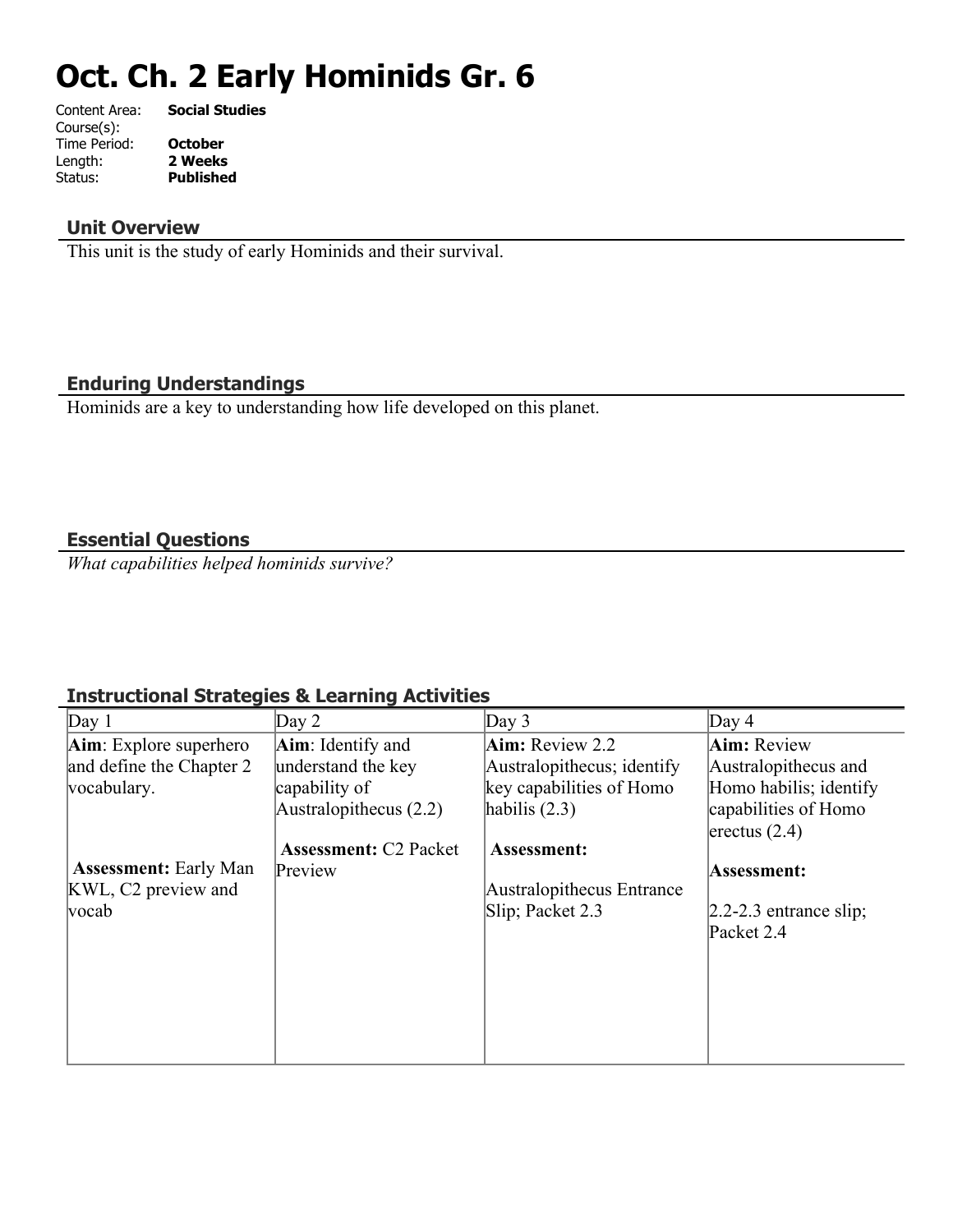| Day 6                          | Day $7$                      | Day $8$                                       | Day $9$                      |
|--------------------------------|------------------------------|-----------------------------------------------|------------------------------|
| Aim: Identify key              | Aim: Review and              | <b>Aim:</b> Review the five Early <b>Aim:</b> |                              |
| capabilities of Homo           | synthesize the early         | Hominids                                      |                              |
| sapiens sapiens $(2.6)$        | hominids                     |                                               | Complete C <sub>2</sub> Quiz |
|                                |                              | <b>Assessment: Early</b>                      |                              |
|                                | <b>Assessment:</b> $C2$ quiz | Hominids Chart; Matrix of                     |                              |
|                                |                              | Knowledge                                     |                              |
| <b>Assessment: Packet 2.6;</b> |                              |                                               | Assessment:                  |
| Neanderthal/HSS Exit Slip      |                              |                                               | Chapter 2 Quiz               |
|                                |                              |                                               |                              |
|                                |                              |                                               |                              |
|                                |                              |                                               |                              |
|                                |                              |                                               |                              |
|                                |                              |                                               |                              |
|                                |                              |                                               |                              |
|                                |                              |                                               |                              |

# **Integration of Career Readiness, Life Literacies and Key Skills**

Cooperative groups to generate a finished product

| TECH.9.4.8.IML.7      | Use information from a variety of sources, contexts, disciplines, and cultures for a specific<br>purpose (e.g., 1.2.8.C2a, 1.4.8.CR2a, 2.1.8.CHSS/IV.8.AI.1, W.5.8, 6.1.8.GeoSV.3.a,<br>6.1.8. Civics DP. 4.b, 7.1. NH. IPRET. 8). |
|-----------------------|------------------------------------------------------------------------------------------------------------------------------------------------------------------------------------------------------------------------------------|
|                       | Awareness of and appreciation for cultural differences is critical to avoid barriers to<br>productive and positive interaction.                                                                                                    |
| TECH.9.4.8.GCA.2      | Demonstrate openness to diverse ideas and perspectives through active discussions to<br>achieve a group goal.                                                                                                                      |
| <b>TECH.9.4.8.GCA</b> | <b>Global and Cultural Awareness</b>                                                                                                                                                                                               |
|                       | Increases in the quantity of information available through electronic means have<br>heightened the need to check sources for possible distortion, exaggeration, or<br>misrepresentation.                                           |
|                       | Multiple solutions often exist to solve a problem.                                                                                                                                                                                 |
| <b>TECH.9.4.8.IML</b> | Information and Media Literacy                                                                                                                                                                                                     |
| TECH.9.4.8.DC.4       | Explain how information shared digitally is public and can be searched, copied, and<br>potentially seen by public audiences.                                                                                                       |
| WRK.9.2.8.CAP.3       | Explain how career choices, educational choices, skills, economic conditions, and personal<br>behavior affect income.                                                                                                              |
| TECH.9.4.8.DC.5       | Manage digital identity and practice positive online behavior to avoid inappropriate forms<br>of self-disclosure.                                                                                                                  |
| <b>TECH.9.4.8.CT</b>  | Critical Thinking and Problem-solving                                                                                                                                                                                              |
| WRK.9.2.8.CAP.2       | Develop a plan that includes information about career areas of interest.                                                                                                                                                           |
| TECH.9.4.8.GCA.1      | Model how to navigate cultural differences with sensitivity and respect (e.g., 1.5.8.C1a).                                                                                                                                         |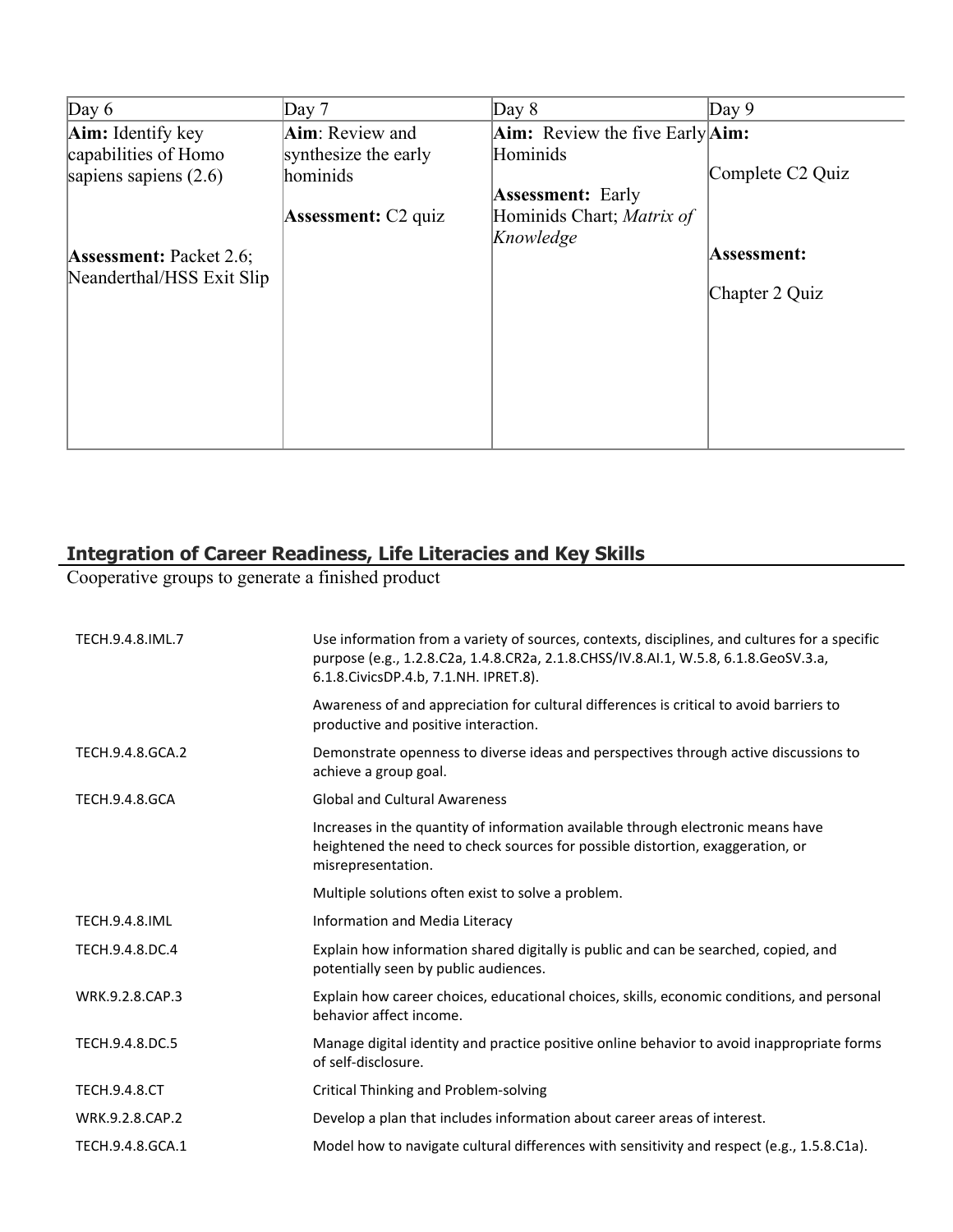| WRK.9.2.8.CAP.4      | Explain how an individual's online behavior (e.g., social networking, photo exchanges,<br>video postings) may impact opportunities for employment or advancement.                                                   |
|----------------------|---------------------------------------------------------------------------------------------------------------------------------------------------------------------------------------------------------------------|
| <b>WRK.9.2.8.CAP</b> | Career Awareness and Planning                                                                                                                                                                                       |
| WRK.9.2.8.CAP.1      | Identify offerings such as high school and county career and technical school courses,<br>apprenticeships, military programs, and dual enrollment courses that support career or<br>occupational areas of interest. |
|                      | An essential aspect of problem solving is being able to self-reflect on why possible<br>solutions for solving problems were or were not successful.                                                                 |
| TECH.9.4.8.DC.2      | Provide appropriate citation and attribution elements when creating media products (e.g.,<br>$W.6.8$ ).                                                                                                             |
| TECH.9.4.8.DC.1      | Analyze the resource citations in online materials for proper use.                                                                                                                                                  |

## **Technology and Design Integration**

Online textbook and features

Online maps

Google Classroom

Troubleshooting a problem is more effective when knowledge of the specific device along with a systematic process is used to identify the source of a problem. CS.6-8.8.1.8.CS.4 Systematically apply troubleshooting strategies to identify and resolve hardware and software problems in computing systems.

## **Interdisciplinary Connections**

| LA.6-8.CCSS.ELA-Literacy.RH.6-8.1  | Cite specific textual evidence to support analysis of primary and secondary sources.                                                                  |
|------------------------------------|-------------------------------------------------------------------------------------------------------------------------------------------------------|
| LA.6-8.CCSS.ELA-Literacy.RH.6-8.4  | Determine the meaning of words and phrases as they are used in a text, including<br>vocabulary specific to domains related to history/social studies. |
| LA.6-8.CCSS.ELA-Literacy.RH.6-8.5  | Describe how a text presents information (e.g., sequentially, comparatively, causally).                                                               |
| LA.6-8.CCSS.ELA-Literacy.RH.6-8.7  | Integrate visual information (e.g., in charts, graphs, photographs, videos, or maps) with<br>other information in print and digital texts.            |
| LA.6-8.CCSS.ELA-Literacy.RH.6-8.8  | Distinguish among fact, opinion, and reasoned judgment in a text.                                                                                     |
| LA.6-8.CCSS.ELA-Literacy.RH.6-8.10 | By the end of grade 8, read and comprehend history/social studies texts in the grades 6-8<br>text complexity band independently and proficiently.     |

#### **Differentiation**

Preteach the Term **Capability**

Before class, display images of various superheroes. On the board, write the statement: "One capability of is that s/he can \_\_\_\_\_." For each superhero, ask, What is one capability of this superhero? Have volunteers answer by filling in the statement. Model an example for students: "One capability of Superman is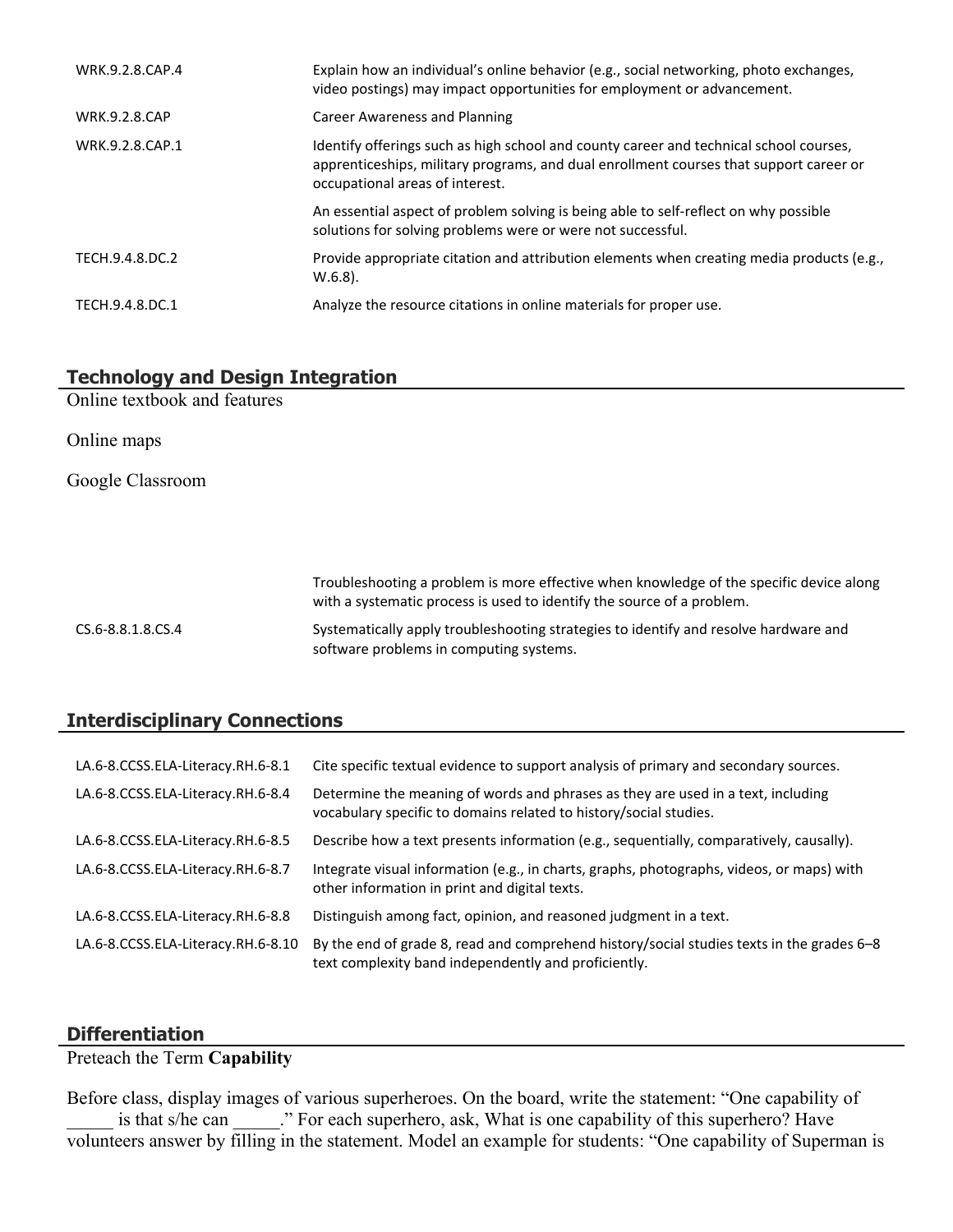that he can fly." Then have students complete the Preview activity in their Interactive Student Notebooks.

Scaffold the Reading Notes

Use Guide to Reading Notes 2 to model the note taking for each section.

• For Section 3, provide all answers.

• For Section 4, provide the answer to Question 4, omitting key words for students to fill in: "Because Upright Man had , they were able to walk long distances. This allowed them to from Africa to Asia and Europe. They used to cook animal meat, survive the cold, and protect themselves from They created shelters with tools like the . Shelters allowed Upright Man to live in climates and in areas without caves or other natural shelters."

• For Section 5, have students complete the following sentence openers from Question 4:

"Because Neanderthals lived in groups, they. . .

With their spears, they ...

Neanderthals showed a sense of community because . . .

This capability would have given them the benefit of . . ."

• Students complete Section 6 on their own. Color Code the Reading Notes to show students how color can enhance memory. By choosing a different color for each hominid group to color in the timeline and the relevant parts of the image, students may be better able to recall associations between each hominid group and its capabilities.

Advanced Learners: Create a Hominid Flowchart

Have students create an illustrated flowchart to show the progression of advancements from one early hominid group to the next. Have students make their chart on large sheets of construction paper.

The flowchart should include

- the name of each group of early hominids.
- the approximate time period in which these hominids lived.

• an explanation in both words and pictures of the specific advancements that distinguish each group from the one that preceded it.

## **Modifications & Accommodations**

- Understand that gifted students, just like all students, come to school to learn and be challenged.
- Pre-assess your students. Find out their areas of strength as well as those areas you may need to address before students move on.
- Consider grouping gifted students together for at least part of the school day.
- Plan for differentiation. Consider pre-assessments, extension activities, and compacting the curriculum.
- Use phrases like "You've shown you don't need more practice" or "You need more practice" instead of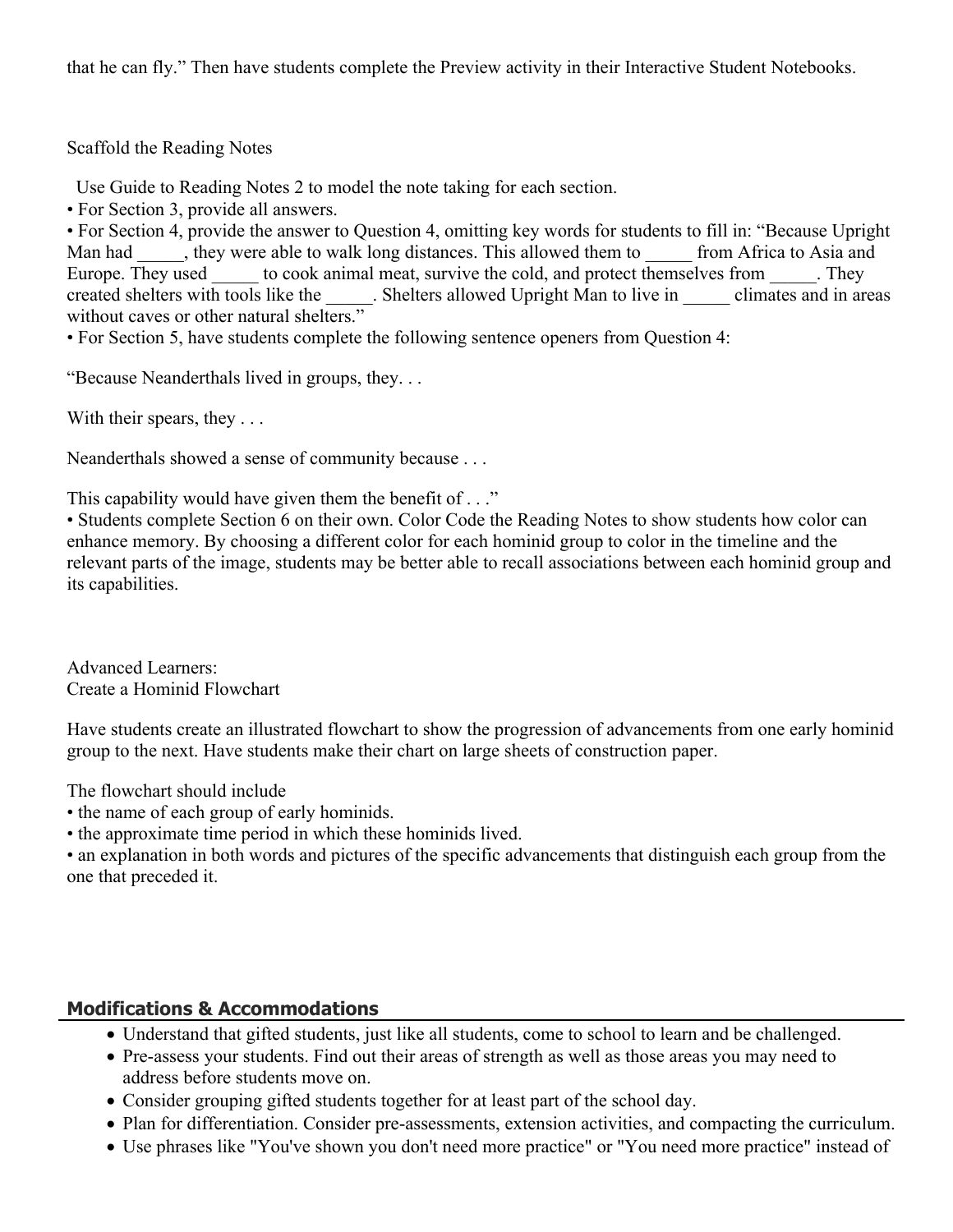words like "qualify" or "eligible" when referring to extension work.

- Encourage high-ability students to take on challenges. Because they're often used to getting good grades, gifted students may be risk averse.
- **Definitions of Differentiation Components**:
	- o Content the specific information that is to be taught in the lesson/unit/course of instruction.
	- o Process how the student will acquire the content information.
	- o Product how the student will demonstrate understanding of the content.
	- o Learning Environment the environment where learning is taking place including physical location and/or student grouping

## **Differentiation occurring in this unit:**

Refer to QSAC EXCEL SMALL SPED ACCOMMOCATIONS spreadsheet in this discipline.

## **Modifications and Accommodations used in this unit:**

Follow IEP's

See differentiation above

## **Benchmark Assessments**

**Benchmark Assessments** are given periodically (e.g., at the end of every quarter or as frequently as once per month) throughout a school year to establish baseline achievement data and measure progress toward a standard or set of academic standards and goals.

#### **Schoolwide Benchmark assessments:**

Aimsweb benchmarks 3X a year

Linkit Benchmarks 3X a year

## **Additional Benchmarks used in this unit:**

Sentence construction; map analysis

# **Formative Assessments**

 $\bullet$ 

Assessment allows both instructor and student to monitor progress towards achieving learning objectives, and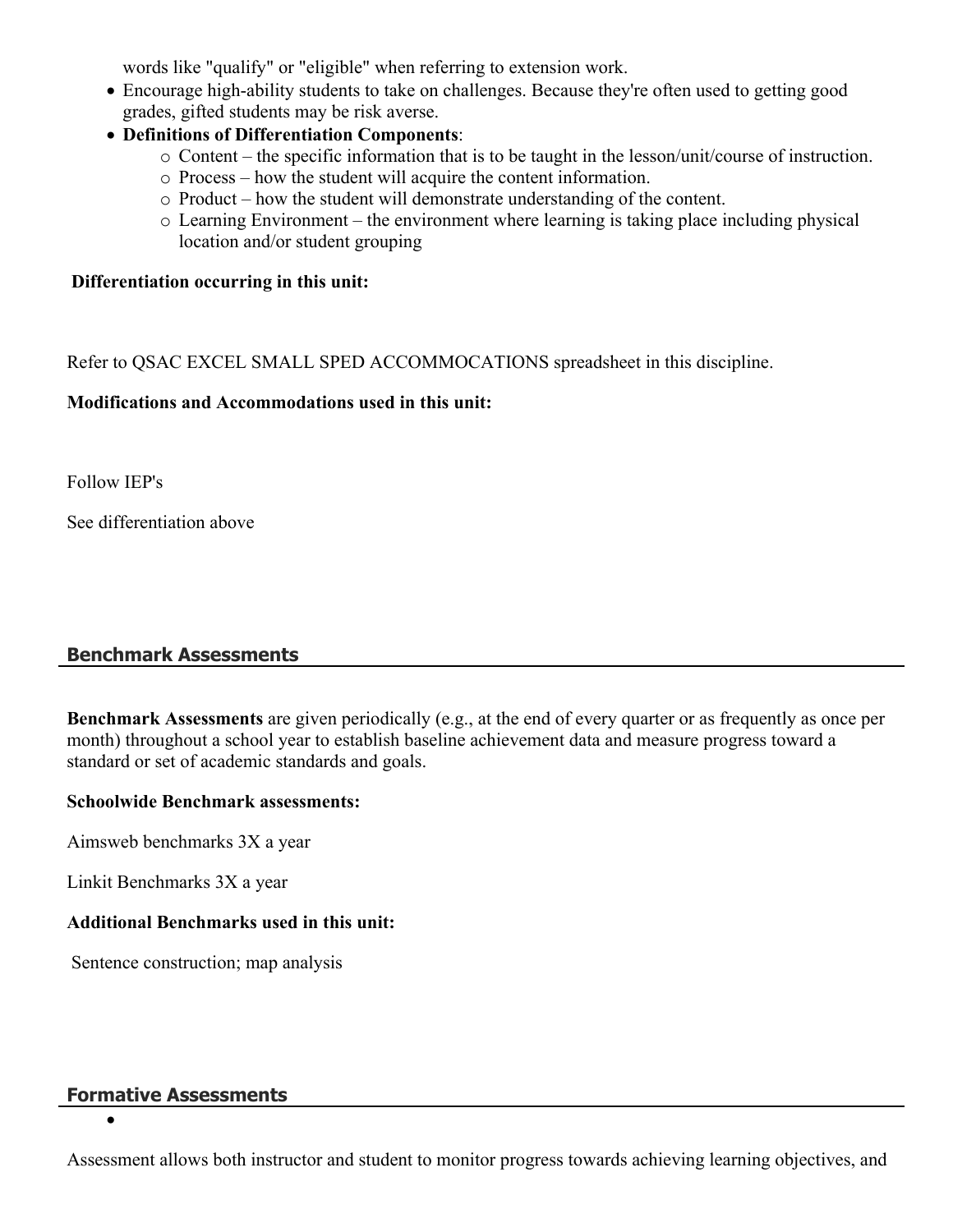can be approached in a variety of ways. **Formative assessment** refers to tools that identify misconceptions, struggles, and learning gaps along the way and assess how to close those gaps. It includes effective tools for helping to shape learning, and can even bolster students' abilities to take ownership of their learning when they understand that the goal is to improve learning, not apply final marks (Trumbull and Lash, 2013). It can include students assessing themselves, peers, or even the instructor, through writing, quizzes, conversation, and more. In short, formative assessment occurs throughout a class or course, and seeks to improve student achievement of learning objectives through approaches that can support specific student needs (Theal and Franklin, 2010, p. 151).

#### **Formative Assessments used in this unit:**

Discussion

**Quizzes** 

rough drafts

#### **Summative Assessments**

 **Summative assessments** evaluate student learning, knowledge, proficiency, or success at the conclusion of an instructional period, like a unit, course, or program. Summative assessments are almost always formally graded and often heavily weighted (though they do not need to be). Summative assessment can be used to great effect in conjunction and alignment with formative assessment, and instructors can consider a variety of ways to combine these approaches.

#### **Summative assessments for this unit:**

Final drafts and

Poster

#### **Instructional Materials**

See embedded lists in lesson plans above

#### **Standards**